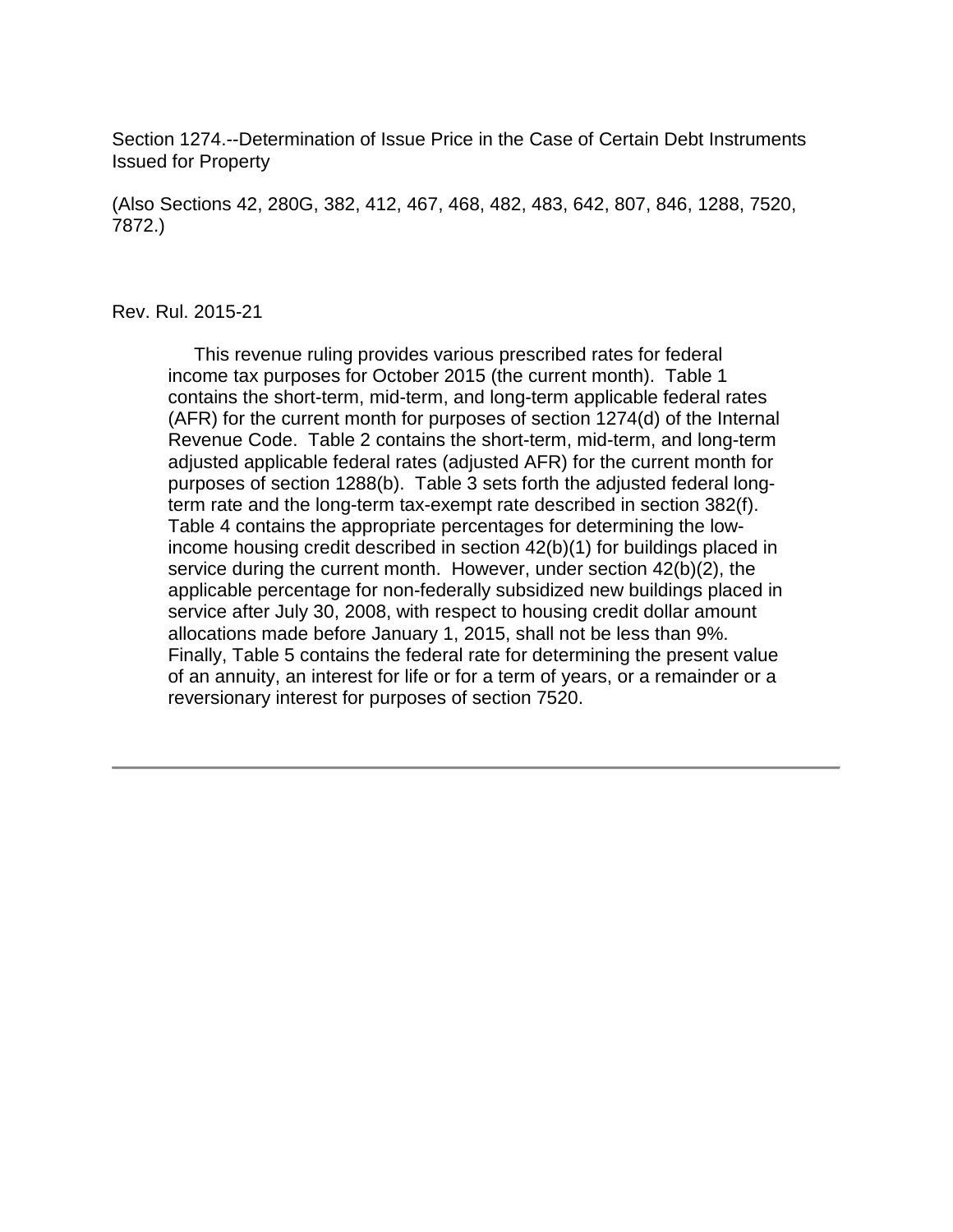## REV. RUL. 2015-21 TABLE 1

# Applicable Federal Rates (AFR) for October 2015

|            | <b>Period for Compounding</b> |            |                  |                |  |  |
|------------|-------------------------------|------------|------------------|----------------|--|--|
|            | Annual                        | Semiannual | <b>Quarterly</b> | <b>Monthly</b> |  |  |
|            | Short-term                    |            |                  |                |  |  |
|            |                               |            |                  |                |  |  |
| <b>AFR</b> | .55%                          | .55%       | .55%             | .55%           |  |  |
| 110% AFR   | .61%                          | .61%       | .61%             | .61%           |  |  |
| 120% AFR   | .66%                          | .66%       | .66%             | .66%           |  |  |
| 130% AFR   | .72%                          | .72%       | .72%             | .72%           |  |  |
|            | Mid-term                      |            |                  |                |  |  |
|            |                               |            |                  |                |  |  |
| <b>AFR</b> | 1.67%                         | 1.66%      | 1.66%            | 1.65%          |  |  |
| 110% AFR   | 1.84%                         | 1.83%      | 1.83%            | 1.82%          |  |  |
| 120% AFR   | 2.00%                         | 1.99%      | 1.99%            | 1.98%          |  |  |
| 130% AFR   | 2.17%                         | 2.16%      | 2.15%            | 2.15%          |  |  |
| 150% AFR   | 2.51%                         | 2.49%      | 2.48%            | 2.48%          |  |  |
| 175% AFR   | 2.93%                         | 2.91%      | 2.90%            | 2.89%          |  |  |
|            | Long-term                     |            |                  |                |  |  |
| <b>AFR</b> | 2.58%                         | 2.56%      | 2.55%            | 2.55%          |  |  |
| 110% AFR   | 2.84%                         | 2.82%      | 2.81%            | 2.80%          |  |  |
| 120% AFR   | 3.09%                         | 3.07%      | 3.06%            | 3.05%          |  |  |
| 130% AFR   | 3.36%                         | 3.33%      | 3.32%            | 3.31%          |  |  |
|            |                               |            |                  |                |  |  |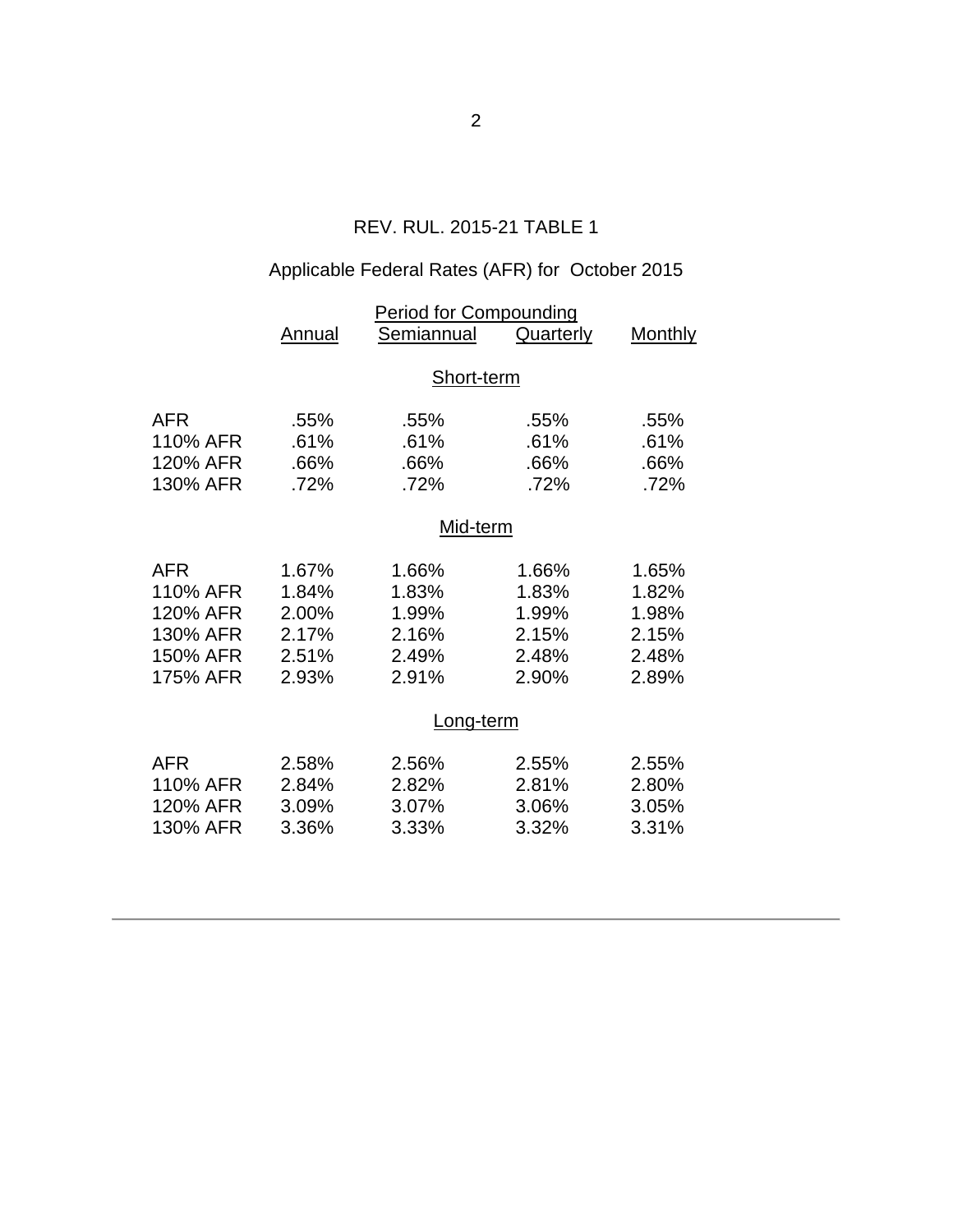## REV. RUL. 2015-21 TABLE 2

## Adjusted AFR for October 2015

| <b>Period for Compounding</b> |        |            |           |         |  |  |
|-------------------------------|--------|------------|-----------|---------|--|--|
|                               | Annual | Semiannual | Quarterly | Monthly |  |  |
| Short-term<br>adjusted AFR    | .42%   | $.42\%$    | $.42\%$   | .42%    |  |  |
| Mid-term<br>adjusted AFR      | 1.58%  | 1.57%      | 1.57%     | 1.56%   |  |  |
| Long-term<br>adjusted AFR     | 2.58%  | 2.56%      | 2.55%     | 2.55%   |  |  |

## REV. RUL. 2015-21 TABLE 3

### Rates Under Section 382 for October 2015

| Adjusted federal long-term rate for the current month                                                                                                                                | 2.58% |
|--------------------------------------------------------------------------------------------------------------------------------------------------------------------------------------|-------|
| Long-term tax-exempt rate for ownership changes during the<br>current month (the highest of the adjusted federal long-term<br>rates for the current month and the prior two months.) | 2.82% |